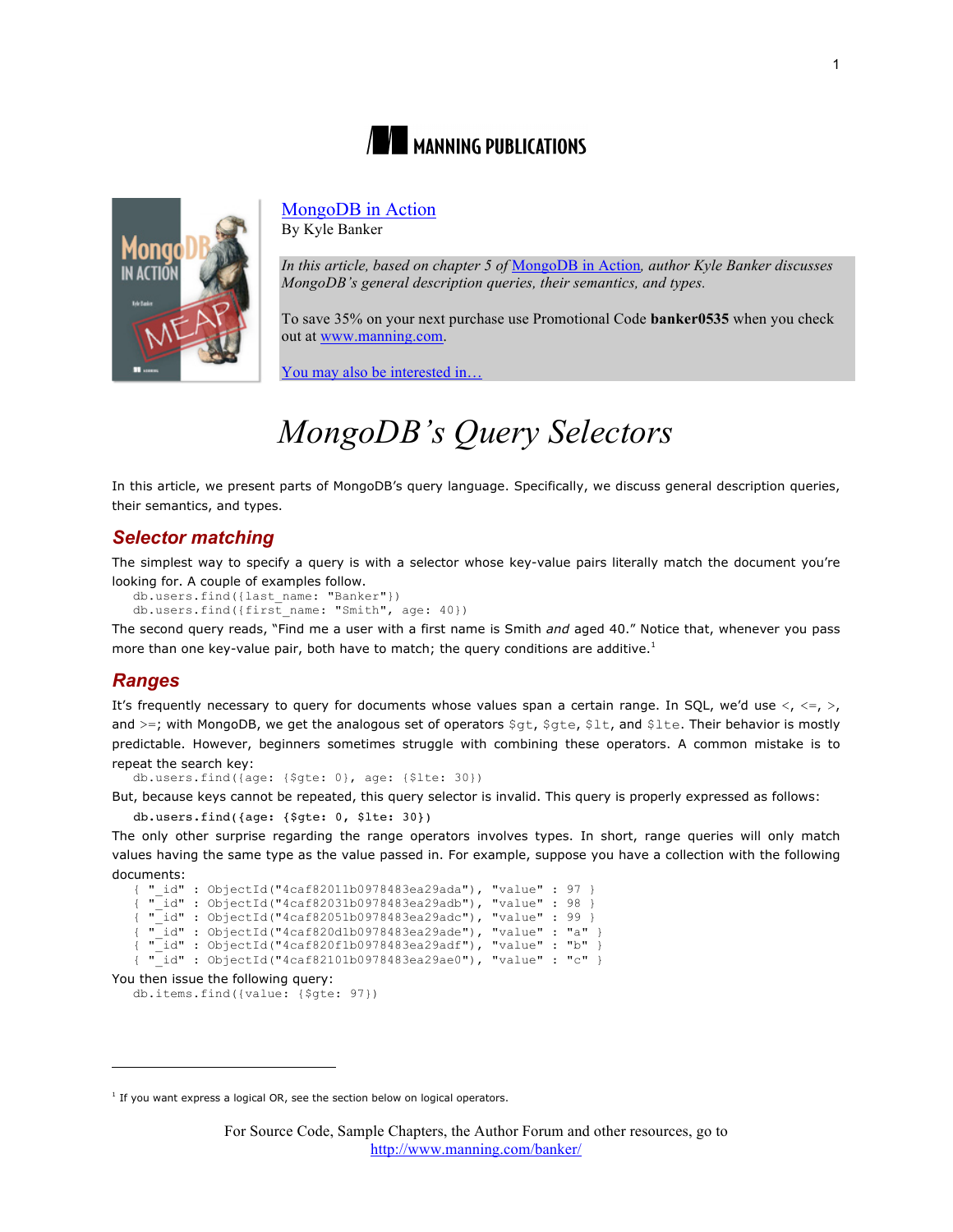Now, you may think to yourself that this query should return all six documents since the strings are numerically equivalent to the integers 97, 98, and 99. This is not the case. If you want the integer results, you need to issue the above query. If you want the string result, here's the query you'll want:

db.items.find({value: {\$gte: "a"})

Of course, you won't have to worry about this type restriction as long as you never store multiple types for the same key within the same collection. Definitely a good base rule of thumb.

#### *Set operators*

Three query operators  $-5in$ ,  $$all$ , and  $$nin-$  take a list of one or more values as their predicate.  $$in$ , the most used of the three, returns a document if any of the given values matches the search key. We might use this operator to return all products belonging to some discrete set of categories. If the following list of category ids correspond to the lawn mowers, hand tools, and work clothing categories:

```
[ObjectId("6a5b1476238d3b4dd5000048"),
ObjectId("6a5b1476238d3b4dd5000051"),
ObjectId("6a5b1476238d3b4dd5000057")
]
```
Then finding all products belonging to these categories looks like this:

```
db.products.find(main_cat_id: { $in:
 [ObjectId("6a5b1476238d3b4dd5000048"),
   ObjectId("6a5b1476238d3b4dd5000051"),
   ObjectId("6a5b1476238d3b4dd5000057") })]
```
\$in is frequently used with lists of ids. \$nin matches only when none of the given elements matches. We might use \$nin to find all products that are neither black nor blue:

db.products.find('details.color': { \$nin: ["black", "blue"] }

Finally, \$all matches if all the given elements match the search key. If we wanted to find all products tagged as gift and garden, \$all would be a good choice:

```
db.products.find('tags': { $all: ["gift", "garden"] }
```
Naturally, this query only makes sense if tags is an array.

#### *Logical operators*

MongoDB's logical operators include \$ne, \$not, \$or, and \$exists. There is no \$and, since adding conditions to a query selector always implies AND.

\$ne, the not equal operator, works as expected. In practice, it's best used in combination with at least one other operator; otherwise, it's likely to be pretty inefficient. We might use \$ne to find all products manufactured by ACME that aren't tagged "gardening."

db.products.find('details.manufacturer': 'ACME', tags: {\$ne: "gardening"} }

\$ne works on keys pointing to single values and to arrays, as shown in the foregoing example.

While \$ne matches the negation of the specified values, \$not will negate the result of another MongoDB operator or regular expression query. Keep in mind that most query operators already have a negated form (\$in and \$nin, \$gt and \$lte, and so on); \$not shouldn't be used with any of these. Reserve \$not for times when the operator or regex you're using lacks a negated form. If you wanted to query for all users with last names not beginning with B, you could use \$not like so:

db.users.find(last\_name: {\$not: /^B/} }

\$or expresses the logical disjunction of two values for two different keys. This is an important point: if the possible values are scoped to the same key, use \$in instead. Trivially, finding all products that are either blue or green looks like this:

db.products.find('details.color': {\$in: ['blue', 'green']} }

But finding all products that are either blue or made by ACME requires  $\zeta$ or:

db.products.find({ \$or: [{'details.color': 'blue'}, 'details.manufacturer': 'ACME'}] })

Notice that \$or takes an array of query selectors, where each selector can be arbitrarily complex and contain other query operators.

Because collections don't enforce a fixed schema, we sometimes need a way to query for documents containing a particular key. For this, we can use the Sexists operator. Suppose we had planned to use a product's details attribute to store custom fields. Assuming that not all products specify a set of colors, we can query for them:

db.products.find({'details.color': {\$exists: false}})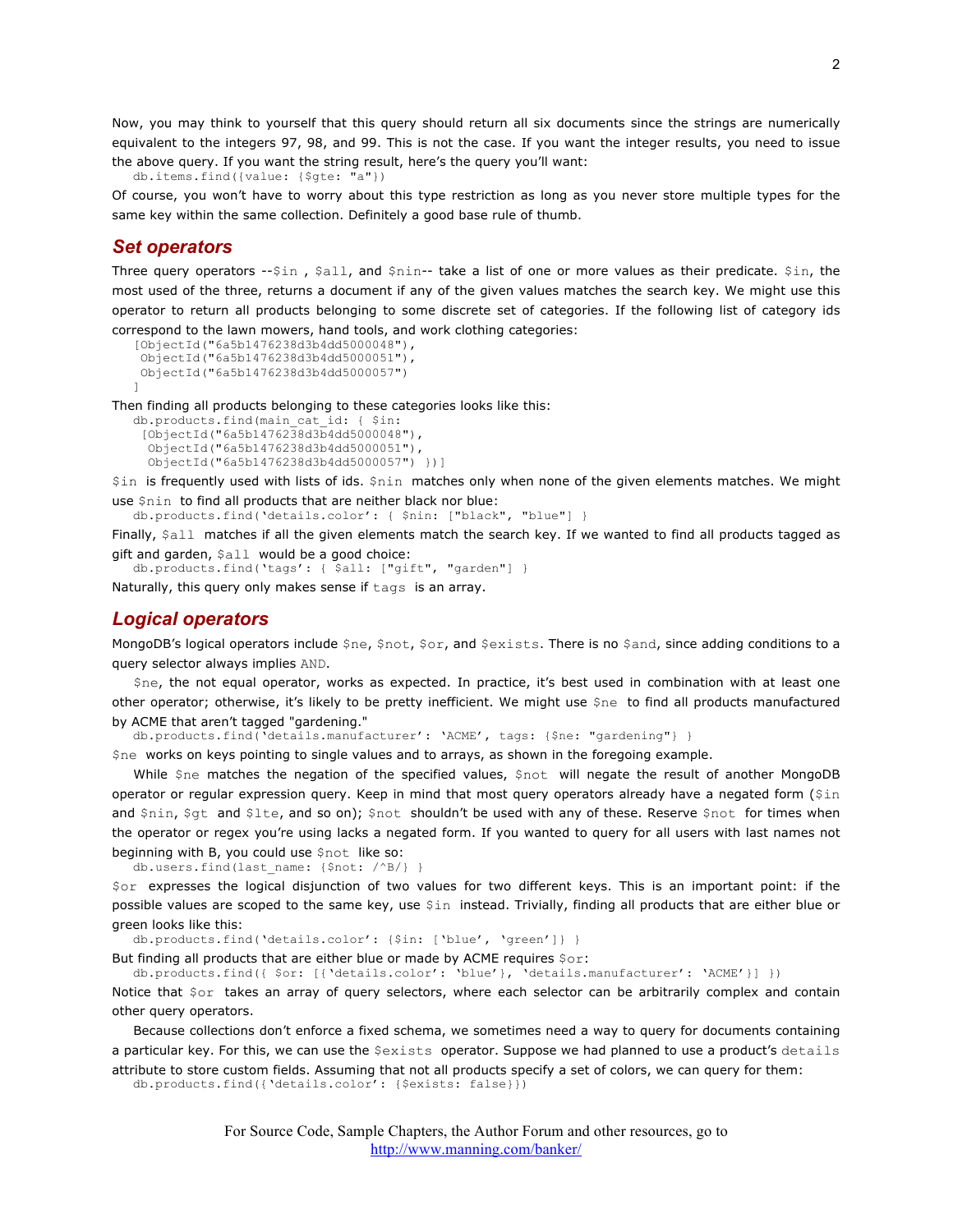The opposite query is also possible:

db.products.find({'details.color': {\$exists: true}})

Now, before moving on, it's worth noting that there's another way to check for existence that's practically equivalent: by querying for  $null.^2$  This would alter the above two queries slightly. The first could be expressed like so:

```
db.products.find({'details.color': null})
```
And the second:

db.products.find({'details.color': {\$ne: null}})

The main advantage of querying for  $null$  is that such a query can use an index. While  $\S$ exists always performs a full table scan, these queries for a null or non-null value will use an index if it exists. That's a good thing. So prefer the query for  $null$  if your application allows it.<sup>3</sup>

#### *Objects*

Some of the entities in our e-commerce data model have keys that point to a single embedded object. The product details attribute is one good example. Here's part of the relevant document, expressed as JSON:

```
{ _id: ObjectId("4c4b1476238d3b4dd5003981"),
   slug: "wheel-barrow-9092",
  sku: "9092",
  details: {
       model_num: 4039283402,
       manufacturer: "Acme",
     manufacturer id: 432,
       color: "Green"
     }
}
```
We can query on such objects by separating the relevant keys with a dot. For instance, if we want to find all products manufactured by Acme, here would be our query:

```
db.products.find({'details.manufacturer_id': 432});
```
Such queries can be specified arbitrarily deep. Thus, supposing we had the following slightly modified representation:

```
{ _id: ObjectId("4c4b1476238d3b4dd5003981"),
   slug: "wheel-barrow-9092",
   sku: "9092",
  details: {
       model_num: 4039283402,
       manufacturer: { name: "Acme",
                        id: 432 },
       color: "Green"
     }
}
```
The query would be as expected:

db.products.find({'details.manufacturer.id': 432});

But, in addition to querying on a single object attribute, we can query on an object as a whole. This sometimes comes in quite handy. For instance, imagine you're using MongoDB to store stock data. To save space, you may want to forgo the standard object id and replace it with a compound key consisting of the stock symbol and a timestamp. Here's how a representative document might look:<sup>4</sup>

{ \_id: {sym: 'gs', date: 20101005} open: 40.23, high: 45.50, low: 38.81, close: 41.22

 $\overline{a}$ 

<sup>4</sup> If this were a high-throughput scenario, I'd do everything possible to limit the document size. This could be accomplished, in part, by using short key names. Thus, the key name o could be used in lieu of open. I might also store the date as an integer.

<sup>&</sup>lt;sup>2</sup> The queries differ in one subtle way: the query selector {name: {\$exists: true}} will match the document {name: null} whereas a selector {name: {\$ne: null}} will not. For most applications, this distinction probably isn't important. But for the time when it is, be aware of this difference.

<sup>3</sup> \$exists will eventually use an index. See SERVER-393.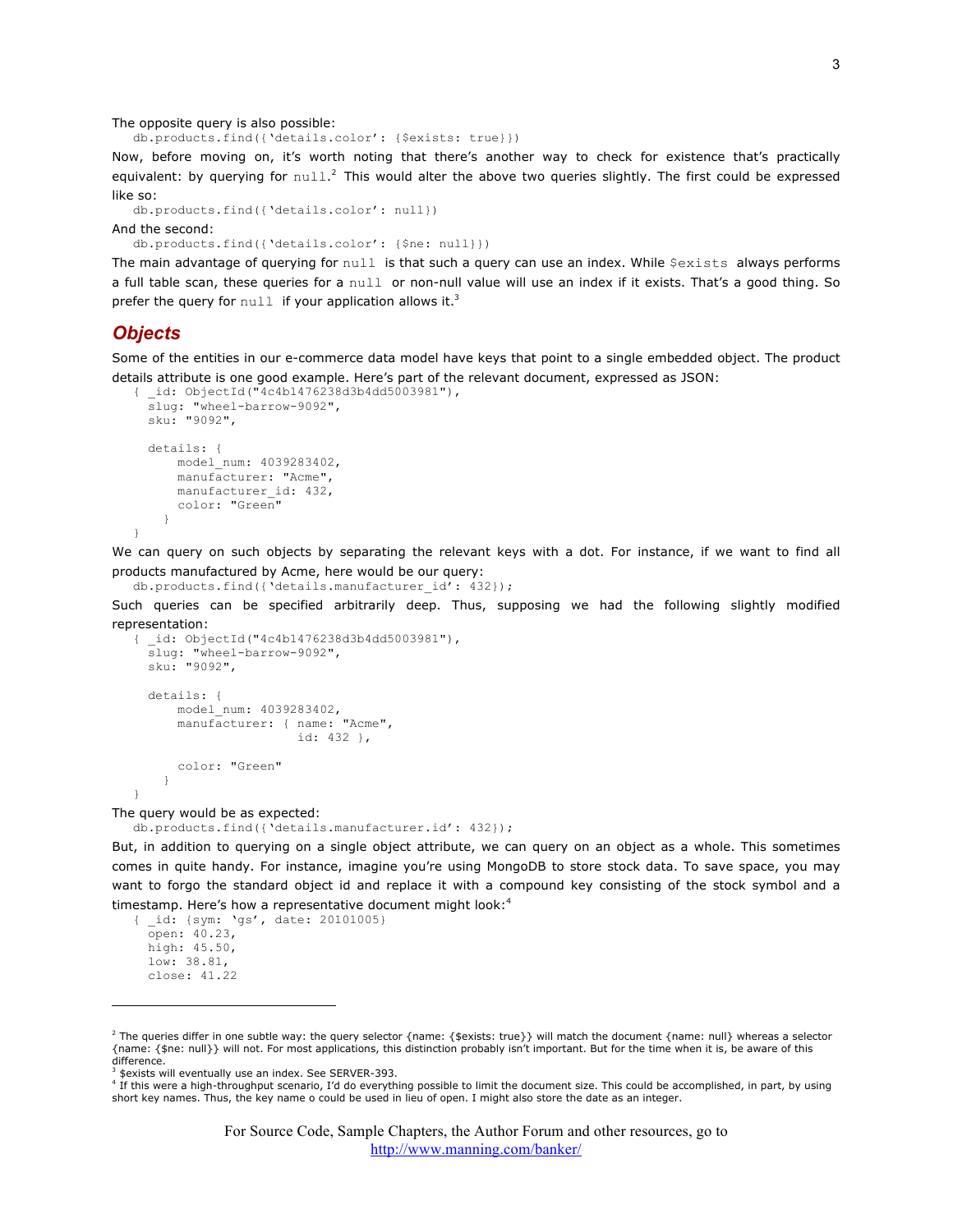}

We could then find the summary of GS for October 5, 2010 with the following id query: db.ticks.find({\_id: {sym: 'gs', date: 20101005} });

Keep in mind that these queries do a strict, byte-by-byte comparison, which means that the order of the keys matters. The following query is not equivalent and won't match our sample document:

```
db.ticks.find({_id: {date: 20101005, sym: 'gs'} });
```
And while the order of keys will be preserved in JSON documents entered via the shell, this is not necessarily true for document representations in the various language drivers. In particular, hashes in Ruby 1.8 are not orderpreserving. To preserve order in Ruby 1.8, you'll need to explicitly construct an OrderedHash:

```
doc = BSON::OrderedHash.new
doc['sym'] = 'gs'
doc['date'] = 20101005
@ticks.find(doc)
```
#### *Arrays*

Arrays give the document model its power. They're used to store lists of strings, object ids, and even other documents. Arrays afford us rich yet comprehensible documents; it stands to reason that MongoDB would let us query and index the array type with ease. Indeed, the simplest array queries look just like queries on any other document type. Take product tags, for example. These tags are represented as a simple list of strings:

```
{ _id: ObjectId("4c4b1476238d3b4dd5003981"),
  slug: "wheel-barrow-9092",
  sku: "9092",
  tags: ["tools", "equipment", "soil"]
}
```
Querying for products with the tag soil is trivial:

db.products.find({tags: "soil"})

This query is also efficient so long as we have an index on the tags field: db.products.ensureIndex({tags: 1})

When we need more control over our queries, we can use dot-notation to query for a value at a particular position within the array. Here's how we'd restrict the previous query to the first of a product's tags: db.products.find({'tags.0': "soil"})

It might not make much sense to query tags in this way, but imagine we're dealing with user addresses. In this

case, we have an array of sub-documents.

```
{ _id: BSON::ObjectID("4c4b1476238d3b4dd5000001")
  username: "kbanker",
   addresses: [
    {name: "home",
      street: "588 5th Street",
     city: "Brooklyn",
     state: "NY",
     zip: 11215},
     {name: "work",
     street: "1 E. 23rd Street",
      city: "New York",
      state "NY",
      zip 10010},
  ]
}
```
We might stipulate that the first of these addresses always be the user's primary shipping address. Thus, to find all users whose primary shipping address is in New York, we could again use the specify the zero position and combine that with a dot to target the state field:

db.users.find({'addresses.0.state': "NY"})

We can just as easily omit the position and use a specify a field alone. Following query will return a user document if *any* of the addresses in the list are in New York.

```
db.users.find({'addresses.state': "NY"})
As we did before, we can index this dotted field:
```

```
db.users.ensureIndex({'addresses.state': 1})
```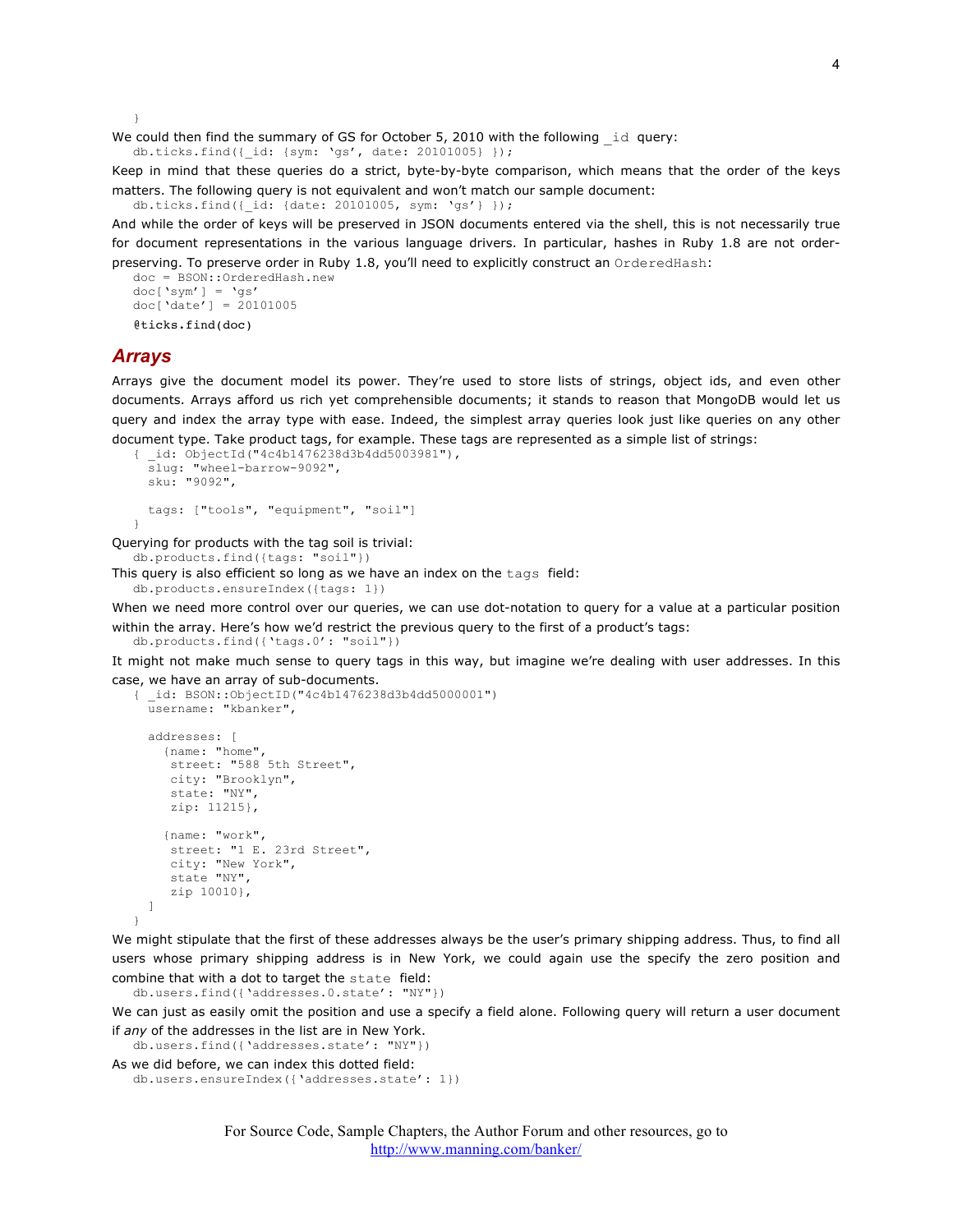Notice that the same dot-notation is used regardless of whether a field points to a subdocument or to an array of subdocuments. This is powerful, and the consistency is reassuring. However, ambiguity can arise when querying for more than attribute within an array of subobjects. For example, suppose we want to fetch a list of all users whose home address is in New York. Can you think of a way to express this query?

db.users.find({'addresses.name': 'home', 'addresses.state': 'NY'})

The problem with this query is that the field references aren't restricted to a single address. In other words, this query will match as long as one of the addresses is designated as "home" and one is in New York, but these need to be the *same* address. To restrict multiple conditions to the same subdocument, you have to use the \$elemMatch operator. Here's how we'd use \$elemMatch to ensure that home and NY appear in the same subdocument:

db.users.find({addresses: {\$elemMatch: {name: 'home', state: 'NY'}}})

Logically, \$elemMatch is used only when you need to match two or more attributes in a subdocument.

#### *JavaScript*

If you can't express your query with the tools described thus far, then you may have to write some JavaScript. You can use the special \$where operator to pass a JavaScript expression to any query. Within the JavaScript context, this refers to the current document. To take an example:

db.reviews.find({\$where: "function() { return this.helpful votes > 3; }"}})

There's also an abbreviated form for simple expressions like this one:

db.reviews.find({\$where: "this.helpful\_votes > 3"}})

This query works but can be easily expressed with the standard query language. JavaScript expressions can't use an index, and they incur a substantial cost because they must be evaluated within a JavaScript interpreter context. For these reasons, you should issue JavaScript queries only when the standard query language can't express your query. If you do find yourself needing JavaScript, try to combine the JavaScript expression with another query operator. The standard query operator will prompt the server to pare down the result set, thus limiting the number of documents that must be loaded into a JS context. Let's take a quick example to see how this would work.

Imagine that, for each user, we've calculated a rating reliability factor. This is essentially an integer that, when multiplied by the user's rating, results in a more normalized rating. Suppose further that we want to query a particular user's reviews and only return a normalized rating greater than 3. Here's how that query would look:

db.reviews.find({user\_id: ObjectId("4c4b1476238d3b4dd5000001"),  $$where: "(this.rating * .92) > 3"})$ 

This query meets both recommendations: it uses a standard query, on a presumably-indexed field, and it employs a JavaScript user id expression that's absolutely beyond the capabilities of the standard query language.

In addition to the attendant performance penalties, it's good to be aware of the possibility of JavaScript injection attacks. An injection attack becomes possible whenever a user is allowed to enter code directly into a JavaScript query. While there's never any danger of the user writing or deleting data, a user might be able to read sensitive data. A naive JavaScript query in Ruby might look something like this:

 $\texttt{Qusers.find}({\text{\{}}\$where => "this.*\{attribute\} == \#{value}\})$ 

Assuming that the user controls the values of attribute and value, he can use manipulate query to search the users collection on any attribute pair. While this might not be the worst imaginable intrusion, we'd be wise to prevent this.

#### *Regular expressions*

 $\overline{a}$ 

You can use a regular expression within a query. You would use, for example, a prefix expression,  $/^{\wedge}B/$ , to find last names beginning with a B, and this query would use an index. In fact, much more is possible. MongoDB is compiled with PCRE, $5$  which supports a huge gamut of regular expressions.

Now, with the exception of the prefix-style query just described, regular expressions queries can't use an index. Thus, I recommend using them as you would a JavaScript expression, that is, in combination with at least one other query term. Here's how you might query a given user's reviews for review text containing one of the words "best" or "worst." Notice that we use the  $\pm$  regex flag to indicate case insensitivity:

<sup>5</sup> http://en.wikipedia.org/wiki/Perl\_Compatible\_Regular\_Expressions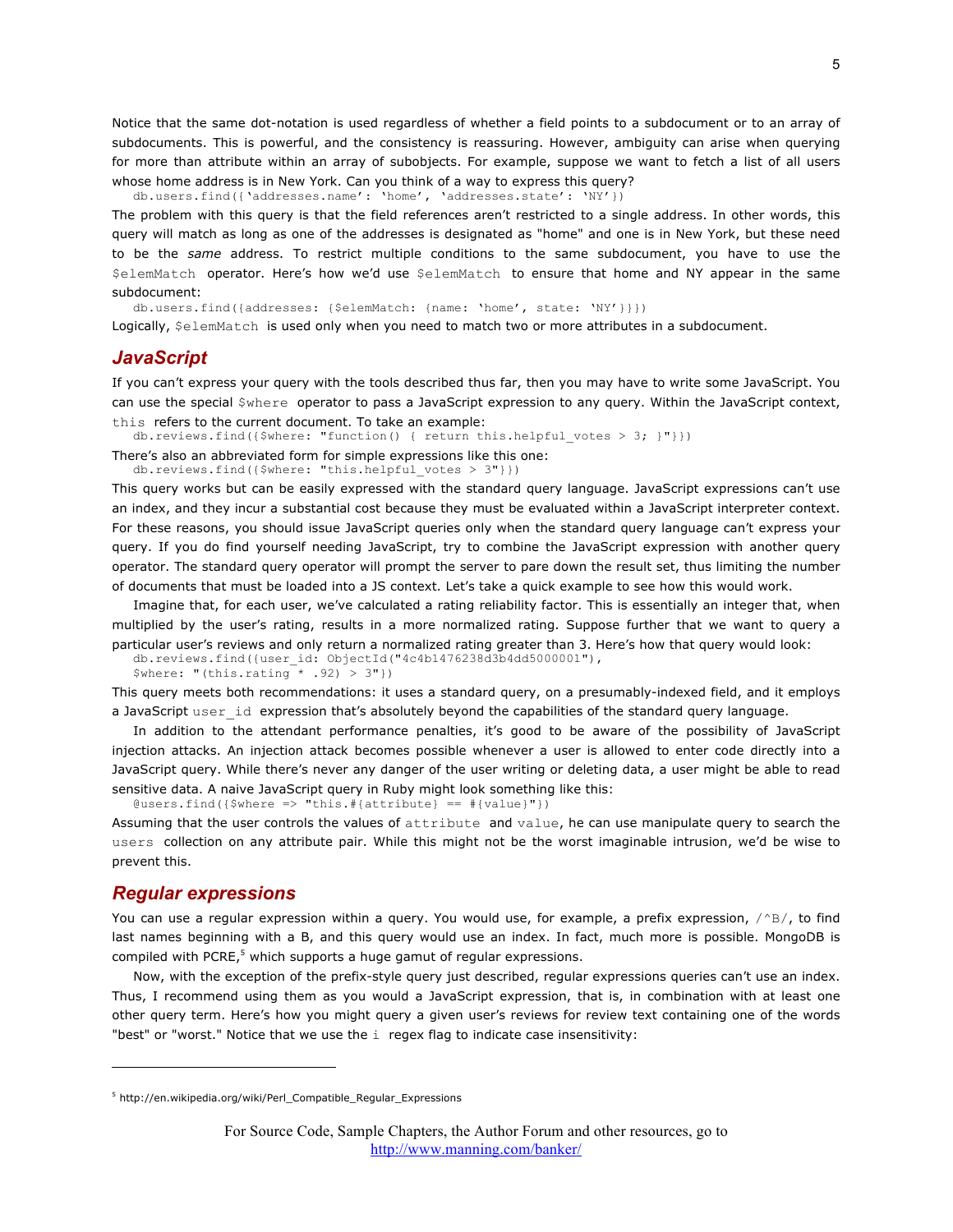```
db.reviews.find({user_id: ObjectId("4c4b1476238d3b4dd5000001"),
text: /best|worst/i })
```
If the language you're using has a native regex type, you can use a native regex object to perform the query. The above query, in Ruby, is practically identical:

```
@reviews.find({:user_id => BSON::ObjectId("4c4b1476238d3b4dd5000001"),
:text => /best|woest(i)})
```
If you're querying from an environment that doesn't support a native regex type, you can use the special  $$r=gex$ and \$options operators. Using these operators from the shell, the previous query would be expressed like so:

```
db.reviews.find({user_id: ObjectId("4c4b1476238d3b4dd5000001"),
```
text: {\$regex: "best|worst", \$options: "i" })

## *Special query operators*

There are two more query operators that aren't easily categorized and, thus, deserve their own section. The first is \$mod, which allows you to query for the modulo of a given value.

Finally, there's the \$type operator, which matches a value if it's represented as a particular BSON type. I don't recommend storing multiple types for the same field within a collection but, if the situation ever arises, you have a query operator that essentially lets you test against type. This came in handy recently when we had discovered a user whose id queries weren't always matching when they should have. This problem, it turned out, was that the user had been storing ids as both strings and as proper object ids. These are represented as BSON types 2 and 7, respectively; to a new user, this distinction is easy to miss.

Correcting the issue first required finding all documents with ids stored as strings. The \$type operator can help us to just that:

db.users.find({\_id: {\$type: 2}})

#### *Summary*

Queries allow us to get the data as it's stored. You've learned about general description queries, their semantics, and types. If you're ever unsure of how a particular combination of query operators will serve you, the shell is always a ready test bed.